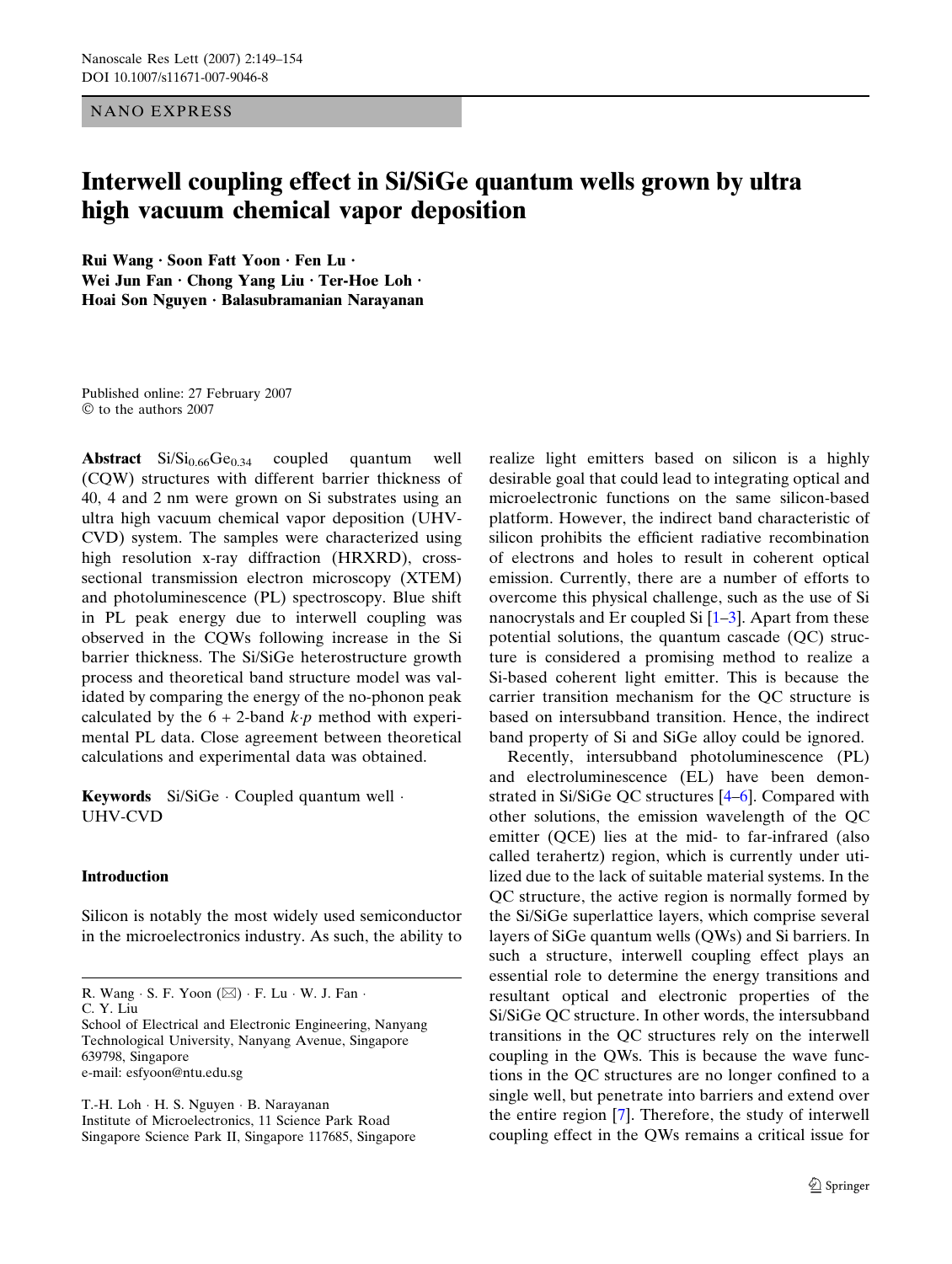realizing the QCE. Luminescence from CQWs in Si/ SiGe materials grown by molecular beam epitaxy (MBE) has been reported by Fukatsu et al.  $[8-10]$ . However, in their reports, the Ge fraction in the SiGe QWs is less than 20%. This is not suitable for application in the QC structures, because the resulting valence band offset is only about 0.1 eV.

In this paper, we present a photoluminescence (PL) study on strained  $Si/Si_{0.66}Ge_{0.34}$  CQWs grown by ultra high vacuum chemical vapor deposition (UHV-CVD). The Ge fraction in our SiGe QW samples is about twice the Ge fraction in the samples reported by Fukatsu et al. [\[8–10](#page-5-0)]. The higher Ge fraction in our samples is expected to produce an effectively larger valence band offset, which is more appropriate for design of the QC structure for light emission. The interwell coupling effect in the QC samples of different barrier thickness was investigated. Comparison with theoretical calculation of the energy transitions is presented.

# Experimental details

The samples used in this study were grown in a UHV-CVD cold-wall 8-inch single-wafer epitaxy reactor. The chamber pressure is below  $10^{-9}$  Pa. The reactant gases used for the deposition are disilane  $(Si<sub>2</sub>H<sub>6</sub>)$  and germane (GeH<sub>4</sub>). P-type (boron doped at  $2.5 \times$  $10^{15}$  cm<sup>-3</sup>) Si (100) substrates were cleaned using a standard solution comprising  $10DI:2H<sub>2</sub>O<sub>2</sub>:1NH<sub>4</sub>OH$ (by volume), then dipped into dilute HF (DHF) solution comprising  $200H<sub>2</sub>O:1HF$  for 2 min before deposition. Figure 1 shows the schematic diagrams of the structures and growth conditions of the three samples investigated in this study. A 3 nm-thick Si buffer layer was grown at  $530^{\circ}$ C at 1 nm/min on the p-type silicon substrate. This is followed by growth of the SiGe QWs, Si barriers and the Si cap layer. The SiGe QWs in sample 1 was deposited at  $530^{\circ}$ C at growth rate of 12 nm/min, while the Si barrier and cap layer were deposited at  $600^{\circ}$ C at 10 nm/min. In samples 2 and 3, the thin Si barriers between the two CQWs (4 nm and 2 nm, respectively) were grown under the same condition as the 3 nm-thick Si buffer layer. The thick Si barriers in sample 3 and the QWs and cap layers in both samples 2 and 3 were grown under the same condition as the barriers, the QWs and cap layer of sample 1, respectively. All the layers are nominally undoped.

Photoluminescence (PL) measurements were carried out at 4 K by exciting the sample using the 514.5 nm line from an Ar ion laser. The PL was detected by a



Fig. 1 Schematic diagrams of structures and growth conditions of samples 1, 2 and 3 used in this study. The samples are grown by UHV-CVD. Note:  $T_s$  and GR refers to substrate temperature and growth rate, respectively

liquid nitrogen cooled Ge detector in conjunction with a standard lock-in technique. The structural characteristic of the samples, such as interface roughness, layer thickness and Ge concentration were characterized using cross-sectional transmission electron microscopy (XTEM) and high resolution x-ray diffraction (HRXRD).

#### Results and discussion

Figure [2](#page-3-0) shows the x-ray rocking curves of samples 1–3. The sharp peaks in the rocking curves arise from the Si substrate. The experimental rocking curves were compared with dynamical simulation to determine the physical parameters of the structures. For sample 1, the simulation was performed based on a 10-period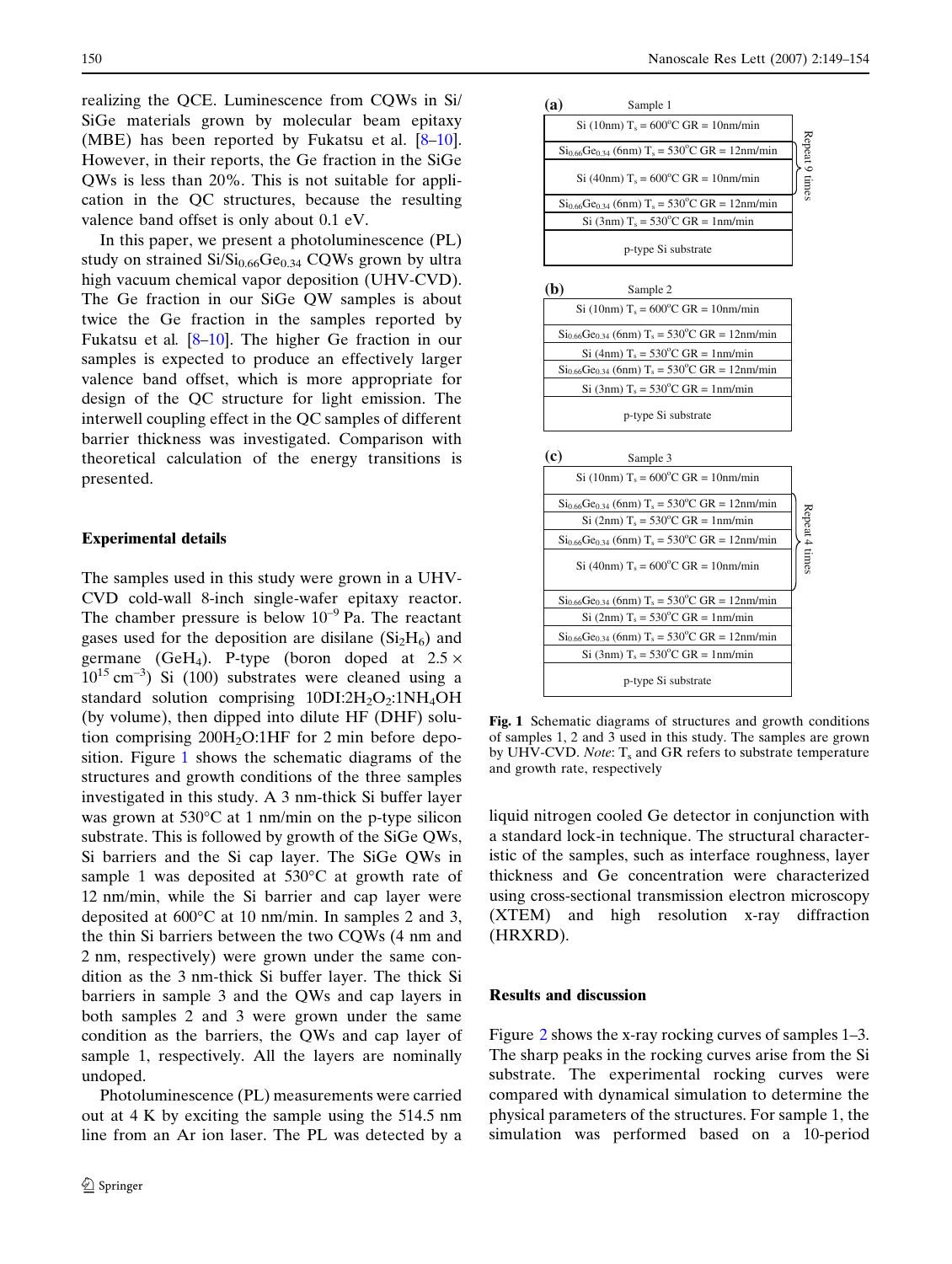5.7 nm-thick  $Si<sub>0.66</sub>Ge<sub>0.34</sub>$  QW and 40 nm-thick Si barrier stack. For sample 2, the simulation was performed based on a 5.7 nm-thick  $Si<sub>0.66</sub>Ge<sub>0.34</sub>$  QW, 4 nm-thick Si barrier and 5.7 nm-thick  $Si<sub>0.66</sub>Ge<sub>0.34</sub>$  QW. Finally for sample 3, the simulation was performed based on a 5-period 5.6 nm-thick  $Si<sub>0.66</sub>Ge<sub>0.34</sub>$  QW, 2 nm-thick Si barrier, and 5.6 nm-thick  $Si<sub>0.66</sub>Ge<sub>0.34</sub>$  QW and 40 nm-thick Si barrier stack. As shown in the figure, the experimental XRD data of the samples are well reproduced by the dynamical simulation. However, compared with the simulated curves, certain satellite peaks are missing in the experimental results. This is due to the imperfect interfaces between the QWs and barriers, which are confirmed by XTEM examination of the samples as shown in Fig. [3.](#page-3-0) The dark regions correspond to the SiGe QWs, while the relatively bright regions correspond to the Si barriers. The XTEM micrographs show that the high degree of strain (up to 1.5%) between the QWs and barriers gave rise to substantial thickness variations (the roughness is about  $7 \text{ Å}$ ) in the QWs and barriers.

The thickness variations in the QWs and barriers result in the relatively weak and broad PL spectra of the SiGe QWs observed in samples 1–3, as shown in Fig. [4.](#page-4-0) In the figure, NP, TA and TO refers to no-phonon, transverse-acoustic phonon-assisted and transverseoptical phonon-assisted transitions, respectively [\[11](#page-5-0)]. The full- width at half maximum (FWHM) of the PL signal of sample 1 is about 40 meV (as marked in Fig. [4\)](#page-4-0). The contribution to the FWHM of this signal by interface roughness  $(\Delta L)$  could be estimated by the following equations [[12,](#page-5-0) [13](#page-5-0)]:

$$
\Delta E = \left[\frac{dE_{1e}}{dL} + \frac{dE_{1hh}}{dL}\right] \Delta L \tag{1}
$$

(W) and barrier (B), and  $\Delta E_c$  and  $\Delta E_v$  are the band offsets of the conduction and valence bands, respectively. Hence, out of the total FWHM of 40 meV, 13.1 meV is contributed by the interface roughness between the QW and barrier layers. The large difference of ~27 meV between the estimated and measured FWHM values could be due to the presence of interface defects, which are caused by the partial strain relaxation due to lattice mismatch at the interface.

In Fig. [4](#page-4-0), the PL peaks shift to lower energy following decrease in the barrier thickness. This is due to the effect of interwell coupling between the two symmetrically-aligned wells caused by the wavefunction penetration across the Si barrier. When two quantum wells are brought close enough, such as the case of samples 2 and 3, the energy states in both the conduction and valence bands are split into symmetric (S) and anti-symmetric (A) states due to the coupling effect (as shown in the inset of Fig. [4](#page-4-0)). In the valence band, both the heavy hole (HH) and light hole (LH) states are split. However, the energy of the HH S-state is higher than that of the LH S-state (the difference is about 60 meV in our calculation). Hence, the observed luminescence should be attributed to the optical transition between the S-states of electrons and the HH states in the valence band. The energy of HH S-state is higher than that of the HH state before split (the difference is about 15 meV in our calculation). Therefore the NP transition energy reduces in the presence of coupling effect. This explains the observation that red shift of the PL peak energy follows a reduction in barrier thickness. Note that the band energy changes in the conduction band could be ignored, because the band offsets in the conduction bands in our samples are very small.

$$
\frac{dE_{1e}}{dL} = \frac{E_{1e}}{\frac{L}{2} + \frac{\hbar}{\sqrt{2m_e^B(\ \Delta E_e - E_{1e})}} \cos^2 \left(\frac{L}{2} \sqrt{\frac{2m_e^W E_{1e}}{\hbar^2}}\right) + \frac{\hbar}{\sqrt{8m_e^W E_{1e}}} \sin \left(L \sqrt{\frac{2m_e^W E_{1e}}{\hbar^2}}\right)}
$$
(2)

$$
\frac{dE_{1hh}}{dL} = \frac{E_{1hh}}{\frac{L}{2} + \frac{\hbar}{\sqrt{2m_{hh}^{B}(\Delta E_{v} - E_{1hh})}}\cos^{2}\left(\frac{L}{2}\sqrt{\frac{2m_{hh}^{W}E_{1hh}}{\hbar^{2}}}\right) + \frac{\hbar}{\sqrt{8m_{hh}^{W}E_{1hh}}}\sin\left(L\sqrt{\frac{2m_{hh}^{W}E_{1hh}}{\hbar^{2}}}\right)}
$$
(3)

where L is the QW width and  $E_{1e}$  and  $E_{1hh}$  are the energy values of the first energy state in the conduction and valence bands.  $m_e^B$ ,  $m_e^W$ ,  $m_{hh}^B$  and  $m_{hh}^W$  are the effective mass of the electron and heavy hole in the QW

In sample 1, since the thickness of the Si barrier is 40 nm, the QWs in this sample should be effectively isolated from each other. This being the case, it should have similar characteristic as a single QW (SQW) with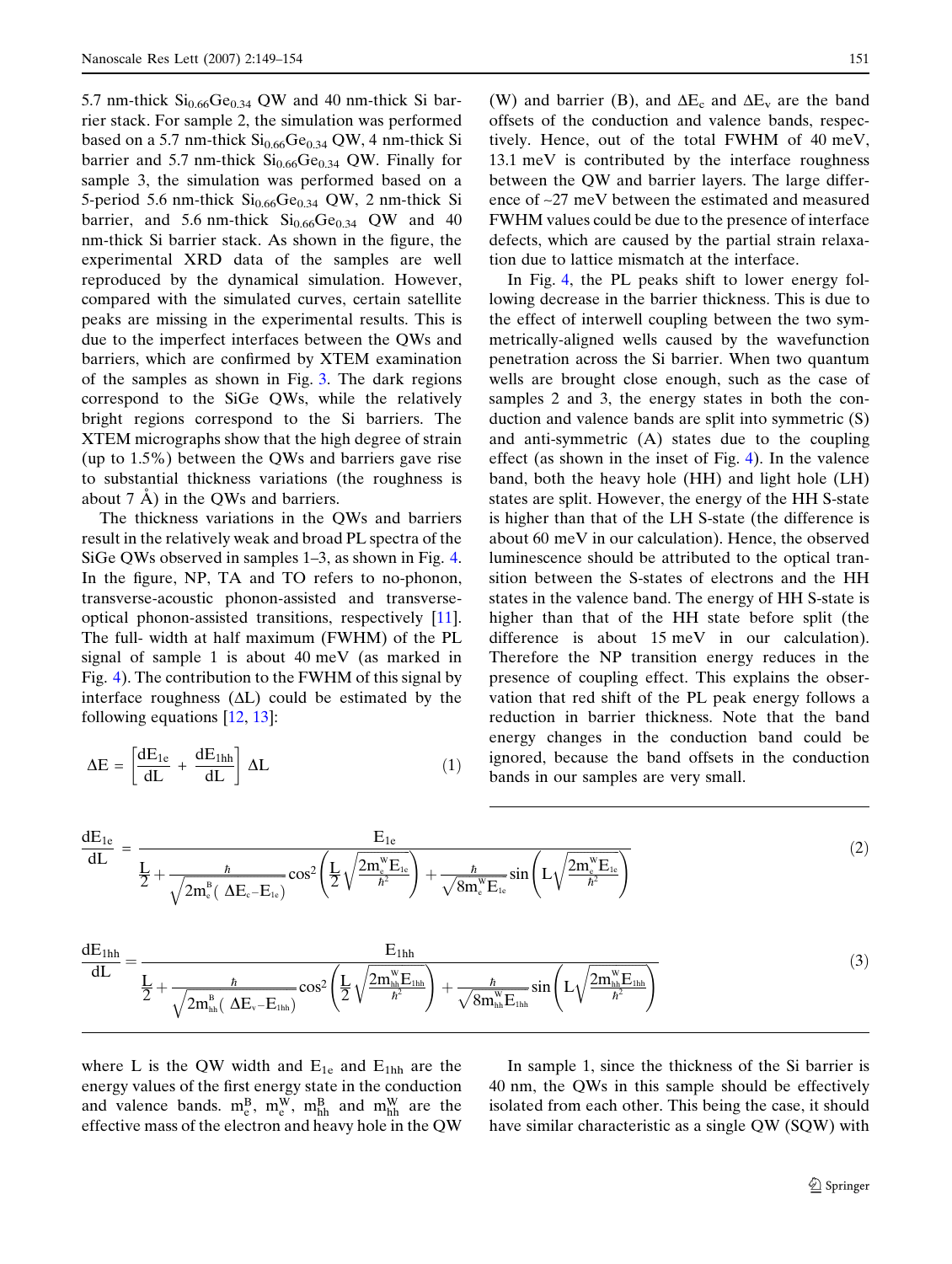<span id="page-3-0"></span>

Fig. 2 Experimental and simulated x-ray rocking curves of the symmetric (0 0 4) reflection for samples 1, 2 and 3 (from top to bottom)

the same QW width and Ge composition. The band structure of a strained  $Si<sub>0.66</sub>Ge<sub>0.34</sub>$  SQW grown on Si substrate is shown in Fig. [5](#page-4-0). For a strained  $Si_{1-x}Ge_x$ layer  $(x < 0.4)$  grown on Si substrate, the indirect bandgap  $E<sub>g</sub>$  at 4.2 K can be expressed as [[14\]](#page-5-0):

$$
E_{g,SiGe}(x) = 1.17 - 0.896x + 0.396x^{2} (eV)
$$
 (4)

The valence band discontinuity is given by the following equation [15]:

$$
\Delta E_{v} = 0.74x \text{ (eV)}\tag{5}
$$



Fig. 3 XTEM micrographs of (a) sample 1, (b) sample 2 and (c) sample 3. Dark and bright regions correspond to the SiGe QW and Si barrier layers, respectively

Hence the conduction band offset could be obtained by:

$$
\Delta E_c = -0.156x + 0.396x^2 \tag{6}
$$

If the value of  $\Delta E_c$  is positive, the band alignment is type-II, otherwise the band alignment is type-I.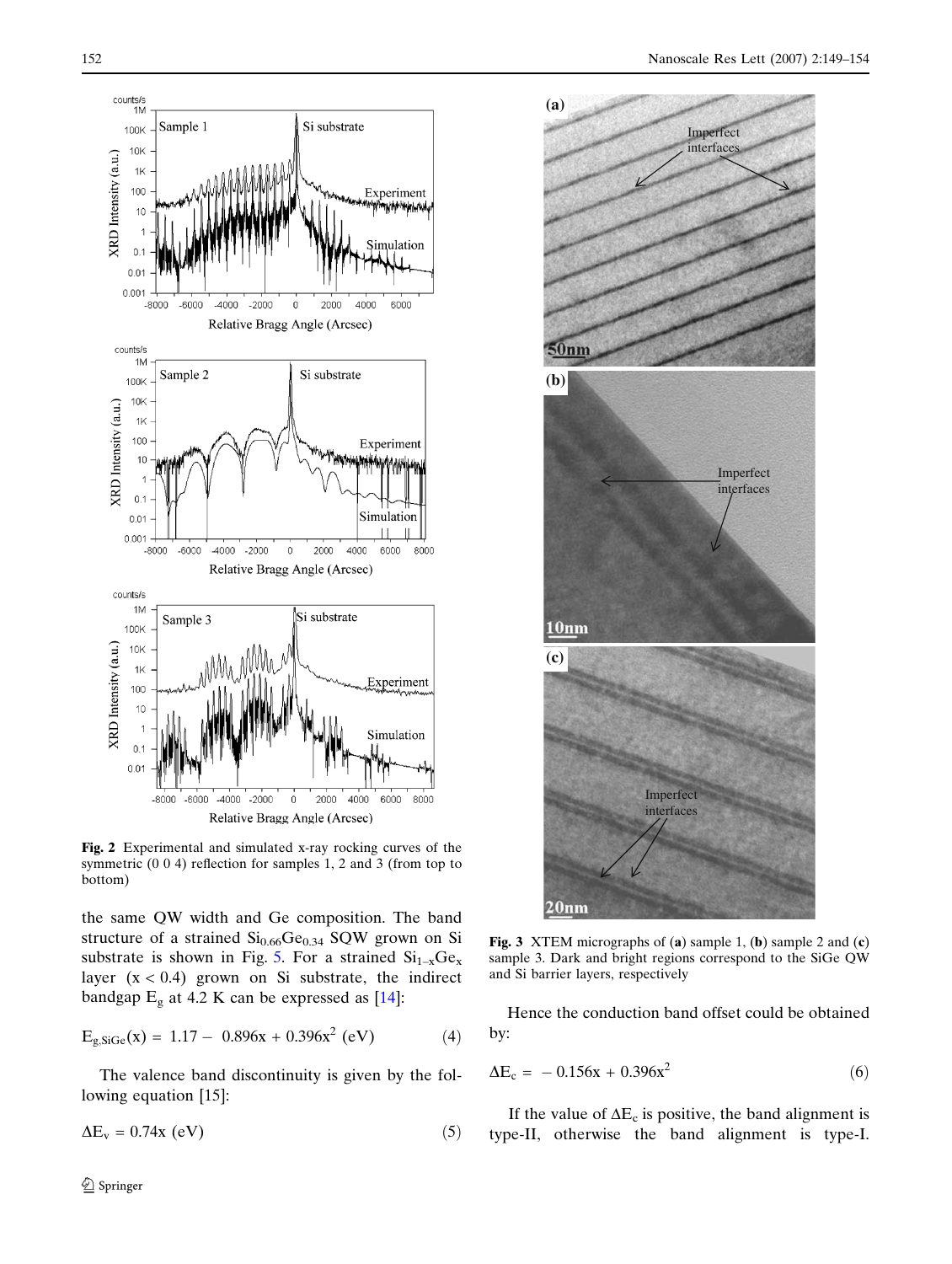<span id="page-4-0"></span>

Fig. 4 PL spectra of samples 1, 2 and 3 (from bottom to top) measured at 4.2 K. The barrier thickness  $(L_b)$  of samples 1, 2 and 3 are 40, 4 and 2 nm, respectively. Inset shows the band structure of the CQWs. S and A represent the symmetric and antisymmetric states, respectively [9]



Fig. 5 Schematic diagram of the band structure of a strained  $\overline{Si_{0.66}Ge_{0.34}}$  layer grown on Si substrate. Note: E<sub>g</sub> is the bandgap,  $E_c$ ,  $E_v$ , is the conduction and valence band, respectively, and  $\Delta E_c$ ,  $\Delta E_v$  is the conduction band and valence band discontinuities, respectively. The values of the energies shown in the figure are calculated at 4.2 K

According to the work of Van de Walle and Martin [\[15](#page-5-0), [16\]](#page-5-0), the energy splitting of the valence band is given by the following equations:

$$
\Delta E_{v,1} = -\frac{1}{6}\Delta_0 + \frac{1}{4}\delta E + \frac{1}{2}\left[\Delta_0^2 + \Delta_0 \delta E + \frac{9}{4}(\delta E)^2\right]^{1/2}
$$
\n(7)

$$
\Delta E_{v,2} = \frac{1}{3}\Delta_0 - \frac{1}{2}\delta E
$$
 (8)

$$
\Delta E_{v,3} = -\frac{1}{6}\Delta_0 + \frac{1}{4}\delta E - \frac{1}{2}\left[\Delta_0^2 + \Delta_0 \delta E + \frac{9}{4}(\delta E)^2\right]^{1/2}
$$
\n(9)

where  $\Delta_0$  is the spin-orbital splitting. For strain along the (001) direction,  $\delta E$  is equal to  $2b(\epsilon_{\perp} - \epsilon_{\parallel})$ , where b is the uniaxial deformation potential for tetragonal strain.  $\Delta E_{v,1}$ ,  $\Delta E_{v,2}$  and  $\Delta E_{v,3}$  represent the band energy offsets of the light, heavy and split-off band at the valence band, respectively. The energy splitting of the conduction band is given by the following equations:

$$
\Delta E_c^{001} = \frac{2}{3} \Xi_u^{\Delta} (\varepsilon_{\perp} - \varepsilon_{//})
$$
\n(10)

$$
\Delta E_c^{100,010} = -\frac{1}{3} \Xi_u^{\Delta} (\varepsilon_{\perp} - \varepsilon_{//})
$$
\n(11)

where  $\Xi_u^{\Delta}$  is the uniaxial strain deformation potential for the conduction band. Hence, the theoretical NP energy value of sample 1 could be estimated by the above equations. The estimated value is 934 meV, which is in good agreement with the measured value of  $920 \pm 5$  meV, and is consistent with the theoretical value of 923.7 meV calculated by the  $6 + 2$ -band  $k \cdot p$ method. The parameters used for the calculation are obtained by linear interpolation between the parameters of Si and Ge (as shown in Table 1) [[17](#page-5-0), [18](#page-5-0)].

For samples 2 and 3, the theoretical calculations of the band structures are more complex, when taking interwell coupling effects in these two samples into consideration. By employing calculations based on the  $6 + 2$ -band  $k \cdot p$  method [[19](#page-5-0), [20](#page-5-0)], the calculated NP transition energy values of samples 2 and 3 are 908.4 meV and 906 meV, respectively. These values are in close agreement with the measured value of  $907 \pm 3$  meV and  $904 \pm 2$  meV, respectively. The consistency between the measured and theoretical values further confirms that the interwell coupling effect is present in samples 2 and 3. Therefore, intersubband transition, which is the essential phenomenon

**Table 1** Parameters used in the calculations. *Note*:  $a_c$ ,  $a_v$  and b are obtained from Ref. 15 and other parameters are obtained from Ref. 18

| Parameters                                               | Si      | Ge      |
|----------------------------------------------------------|---------|---------|
| Lattice constant $a_0(A)$                                | 5.431   | 5.658   |
| Spin-orbit splitting energy $\Delta_0$ (eV)              | 0.044   | 0.296   |
| Optical matrix parameter $E_p$ (eV)                      | 21.6    | 26.3    |
| Deformation potential constant $a_c$ (eV)                | 4.88    | 2.55    |
| Deformation potential constant $a_v$ (eV)                | 2.46    | 2.55    |
| Shear deformation potential $b$ (eV)                     | $-2.33$ | $-2.08$ |
| Uniaxial deformation potential $\Xi_{\mu}^{\Delta}$ (eV) | 9.29    | 10.20   |
| Elastic constant $c_{11}$ (Mbar)                         | 1.675   | 1.315   |
| Elastic constant $c_{12}$ (Mbar)                         | 0.65    | 0.494   |
| Luttinger parameter $\gamma_I$                           | 4.22    | 13.4    |
| Luttinger parameter $\gamma_2$                           | 0.39    | 4.25    |
| Luttinger parameter $\gamma_3$                           | 1.44    | 5.69    |
| Longitudinal mass $m_l^*(m_0)$                           | 0.9163  | 0.7991  |
| Transverse mass $m_t$ <sup>*</sup> ( $m_0$ )             | 0.1905  | 0.2     |